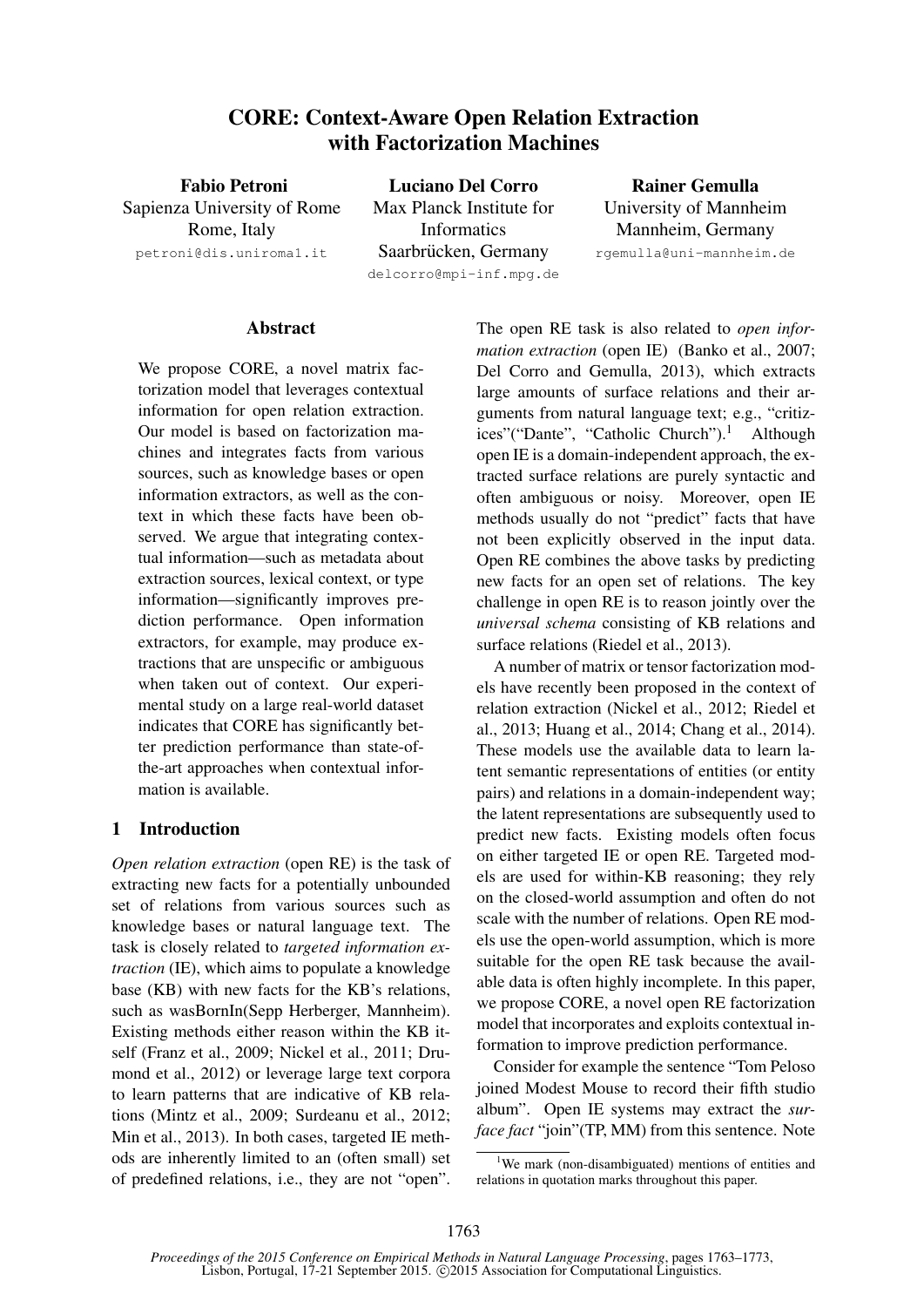that *surface relation* "join" is unspecific; in this case, it refers to becoming a member of a music band (as opposed to, say, an employee of a company). Most existing open RE systems use the extracted surface fact for further reasoning, but they ignore the context from which the fact was extracted. We argue in this paper that exploiting contextual information is beneficial for open RE. For our example, we may use standard NLP tools like a named entity recognizer to detect that TP is a person and MM an organization. These coarsegrained types give us hints about the domain and range of the "join" relation for the surface fact, although the actual meaning of "join" still remains opaque. Now imagine that the above sentence was extracted from a newspaper article published in the music section. This information can help to infer that "join" indeed refers to joining a band. Other contextual information, such as the words "record" and "album" that occur in the sentence, further strengthen this interpretation. A contextaware open RE system should leverage such information to accurately predict facts like "is band member of"(TP, MM) and "plays with"(TP, MM).

Note that the prediction of the fact "is band member of"(TP, MM) is facilitated if we make use of a KB that knows that TP is a musician and MM is a music band. If TP and/or MM are not present in the knowledge base, however, such a reasoning does not apply. In our work, we consider both linked *entities* (in-KB) and non-linked *entity mentions* (out of-KB). Since KB are often incomplete, this open approach to handle named entities allows us to extract facts for all entities, even if they do not appear in the KB.

In this paper, we propose CORE, a flexible open RE model that leverages contextual information. CORE is inspired by the combined factorization and entity model (FE) of Riedel et al. (2013). As FE, CORE associates latent semantic representations with entities, relations, and arguments. In contrast to FE, CORE uses factorization machines (Rendle, 2012) as its underlying framework, which allows us to incorporate context in a flexible way. CORE is able to leverage and integrate arbitrary contextual information associated with the input facts into its open RE factorization model. To support reasoning under the openworld assumption, we propose an efficient method for parameter estimation in factorization machines based on Bayesian personalized ranking (Rendle et al., 2009).

We conducted an experimental study on a realworld dataset using contextual information along the lines mentioned above. Our model is extensible, i.e., additional contextual information can be integrated when available. Even with limited amount of contextual information used in our experiments, our CORE model provided higher prediction performance than previous models. Our findings validate the usefulness of contextual information for the open RE task.

# 2 Related Work

There is a large body of related work on relation extraction; we restrict attention to methods that are most similar to our work.

Targeted IE. Targeted IE methods aim to extract from natural-language text new instances of a set of predefined relations, usually taken from a KB. Most existing methods make use of distant supervision, i.e., they start with a set of seed instances (pairs of entities) for the relations of interest, search for these seed instances in text, learn a relation extractor from the so-obtained training data, and optionally iterate (Mintz et al., 2009; Surdeanu et al., 2012; Min et al., 2013). Open RE models are more general then targeted IE methods in that they additionally reason about surface relations that do not correspond to KB relations. For this reason, Riedel et al. (2013) argued and experimentally validated that open RE models can outperform targeted IE methods.

**Open IE.** In contrast to targeted IE, the goal of open IE is to extract all (or most) relations expressed in natural-language text, whether or not these relations are defined in a KB (Banko et al., 2007; Fader et al., 2011; Del Corro and Gemulla, 2013). The facts obtained by open IE methods are often not disambiguated, i.e., the entities and/or the relation are not linked to a knowledge base; e.g., "criticizes"("Dante", "Catholic Church"). The goal of our work is to reason about extracted open-IE facts and their contextual information. Our method is oblivious to the actual open IE method being used.

Relation clustering. One way to reason about KB and surface relations is to cluster the relations: whenever two relations appear in the same cluster, they are treated as synonymous (Hasegawa et al., 2004; Shinyama and Sekine, 2006; Yao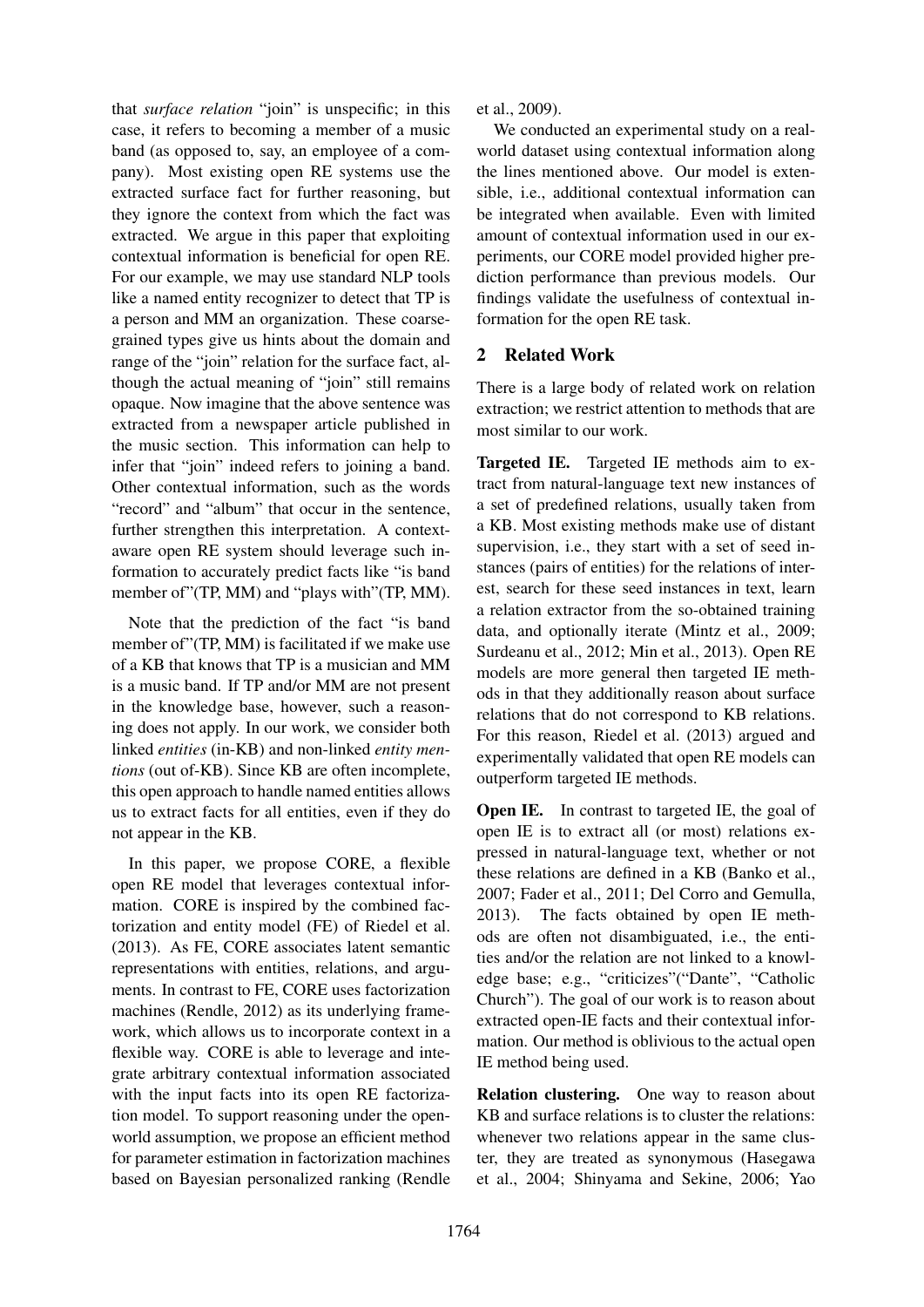et al., 2011; Takamatsu et al., 2011; Min et al., 2012; Akbik et al., 2012; de Lacalle and Lapata, 2013). For example, if "criticizes" and "hates" are clustered together, then we may predict "hates"("Dante", "Catholic Church") from the above fact (which is actually not true). The general problem with relation clustering is its "black and white" approach to relations: either two relations are the same or they are different. This assumption generally does not hold for the surface relations extracted by open IE systems (Riedel et al., 2013); examples of other types of relationships between relations include implication or mutual exclusion.

Tensor factorization. Matrix or tensor factorization approaches try to address the above problem: instead of clustering relations, they directly predict facts. Both matrix and tensor models learn and make use of semantic representations of relations and their arguments. The semantic representations ideally captures all the information present in the data; it does not, however, establish a direct relationship (such as synonymy) between different KB or surface relations.

Tensor factorization models conceptually model the input data as a subject $\times$ relation $\times$ object tensor, in which non-zero values correspond to input facts. The tensor is factored to construct a new tensor in which predicted facts take large non-zero values. Examples of such tensor factorization models are TripleRank (Franz et al., 2009), RESCAL (Nickel et al., 2011; Nickel et al., 2012), or PITF (Drumond et al., 2012). Tensor factorization models are generally well-suited to reason within a KB because they are able to predict relations between arbitrary pairs of subjects and objects. In the context of open RE, however, these methods suffer from limited scalability with the number of relations as well as from their large prediction space (Chang et al., 2014).

Matrix factorization. The key difference between matrix and tensor factorization models is that the former restrict the prediction space, i.e., these models generally cannot predict arbitrary facts. Similar to distant supervision approaches, matrix factorization models focus on predicting facts for which some direct evidence exists. In more detail, most methods restrict the prediction space to the set of facts for which the subject and the object share at least some relation in the input data. For this reason, matrix factorization models are not suited for in-KB reasoning; an individual pair of entities usually does not occur in more than one KB relation. In the open RE context, however, input relations are semantically related so that many subject-object pairs belong to multiple relations. The key advantage of matrix methods is (1) that this restriction allows them to use additional features—such as features for each subjectobject pair—and (2) that they scale much better with the number of relations. Examples of such matrix factorization models include (Tresp et al., 2009; Jiang et al., 2012; Fan et al., 2014; Huang et al., 2014). Chang et al. (2014) have also shown that a combination of matrix and tensor factorization models can be fruitful. Closest to our work is the "universal schema" matrix factorization approach of Riedel et al. (2013), which combines a latent features model, a neighborhood model and an entity model but does not incorporate context. Our CORE model follows the universal schema idea, but uses a more general factorization model, which includes the information captured by the latent features and entity model (but not the neighborhood model), and incorporates contextual information.

Using contextual information. It is well known that contextual information can improve IE methods. Information such as bag-of-words, part-ofspeech tags, entity types, or parse trees have been integrated into many existing systems (Mintz et al., 2009; Zhang et al., 2012; Takamatsu et al., 2011; Zhou et al., 2007; de Lacalle and Lapata, 2013; Akbik et al., 2012). Our work differs in that we integrate contextual information into an open RE system. To do so, we leverage factorization machines (Rendle et al., 2011; Rendle, 2012), which have been successfully applied to exploit contextual information in the context of recommender systems. We show how to model open RE data and context with factorization machines and provide a method for parameter estimation under the open-world assumption.

# 3 The CORE Model

Input data. We model the input data as a set of *observations* of the form  $(r, t, c)$ , where r refer to a KB or surface relation, t refer to a subject-object pair of entities (or entity mentions) and c to contextual information. An observation obtained from the example of the introduction may be ("join", (TP, MM), { types:(person,org),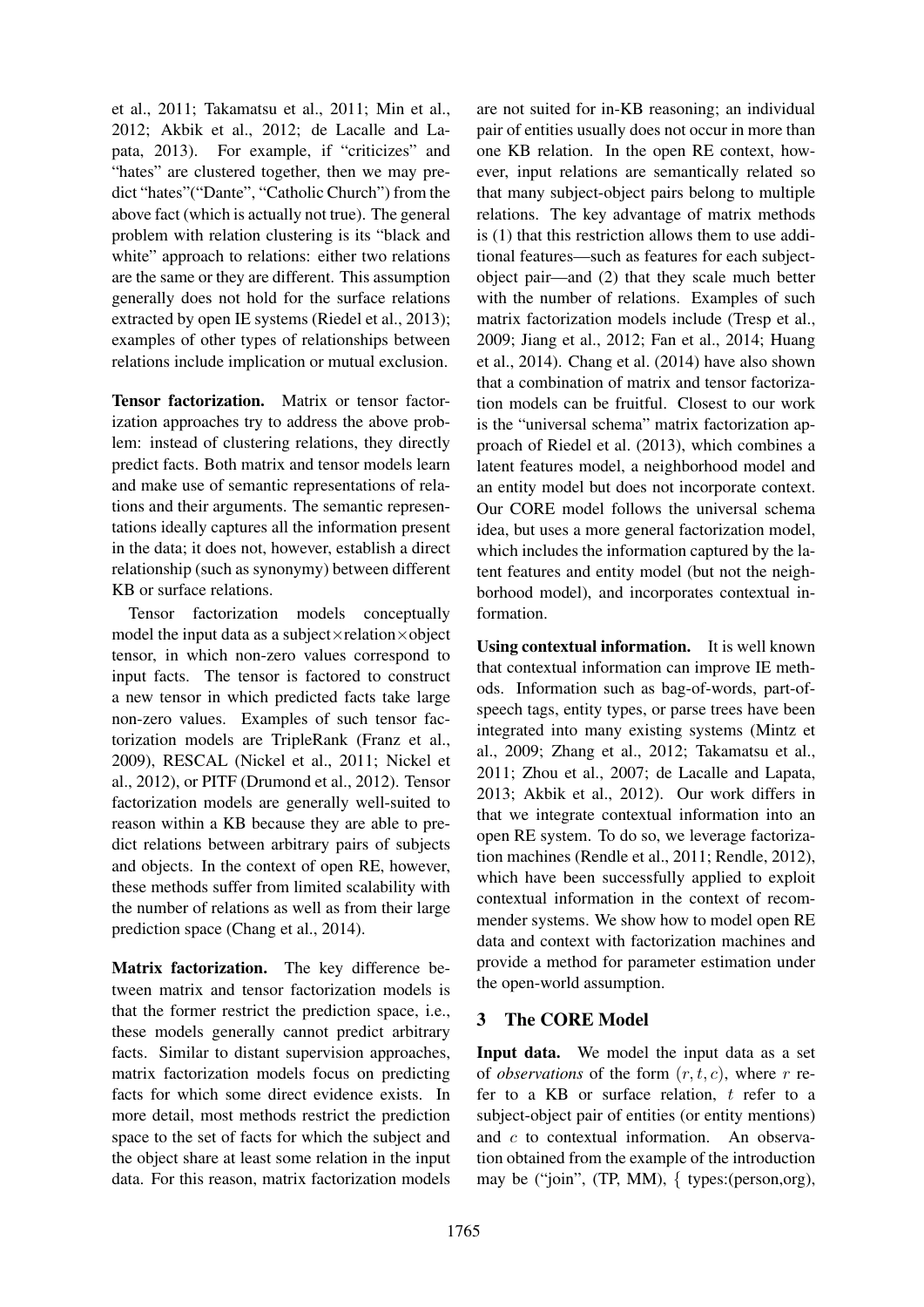

Figure 1: Example for representing a context-aware open RE problem with CORE

topic:music, word:record, word:album, . . . }). Denote by R the set of all observed *relations*, by E the set of all observed *entities*, and by  $T \subseteq E \times E$ the set of all observed entity pairs, which we refer to as *tuples*. A *fact* takes form  $r(t)$  and is composed of a relation  $r \in R$  and a tuple  $t \in T$ ; e.g., "join"(TP, MM). Note that there may be multiple observations for a fact. Finally, denote by  $C$  the set of all *contextual variables*; each observation is associated with a set  $c \subseteq C$  of context variables. In this paper we restrict attention to categorical context variables; our model can potentially handle continuous context as in (Rendle, 2012).

Problem definition. The open RE task is to produce a ranked list of tuples  $T_r \subseteq T$  for each relation  $r \in R$ ; the list is restricted to new tuples, i.e., tuples  $t \in T$  for which  $r(t)$  has not been observed in the input. The rank of each tuple reflects the model's prediction of the likelihood that the corresponding fact is indeed true. A good model thus ranks correct facts higher than incorrect ones.

**Modeling facts.** Denote by  $V = R \cup T \cup E \cup C$ the set of all observed relations, tuples, entities, and contextual variables. For ease of exposition, we refer to the elements of V as *variables*. We model the input data in terms of a matrix in which each row corresponds to a fact (i.e., not an observation) and each column to a variable. We group columns according to the type of the variables; e.g, there are relation columns, tuple columns, entity columns, and a group of columns for each type of contextual information. The matrix is populated such that in each row the values of each column group sum up to unity, i.e., we normalize values within column groups. In particular, we set to 1 the values of the variable of the relation and the tuple of the corresponding fact. We set to 0.5 the variables corresponding to the two entities referred to by the fact. An example is shown in Fig. 1. Here the first row, for instance, corresponds to the fact "born in"(Caesar, Rome). Note that we model tuples and entities separately: the entity variables expose which arguments belong to the fact, the tuple variables expose their order.

Modeling context. As described above, we model the data in terms of a matrix in which rows corresponds to facts (instead of observations). The reasoning behind this approach is as follows. First, we may see a fact in multiple observations; our goal is to leverage all the available context. Second, facts but not observations are the target of our predictions. Finally, we are interested in predicting new facts, i.e., facts that we have not seen in the input data. For these facts, there is no corresponding observation so that we cannot directly obtain contextual information. To address these points, our model aggregates the context of relevant observations for each fact; this approach allows us to provide comprehensive contextual information for both observed and unobserved facts.

We group contextual information by the type of information: examples include metadata about the extraction sources (e.g., from an article on music), types of the entities of a tuple (e.g., (person, location)), or the bag-of-words in the sentence from which an extraction has been obtained. We aggregate the contextual information for each tuple  $t \in T$ ; this tuple-level approach allows us to provide contextual information for unobserved facts. In more detail, we count in how many observations each contextual variable has been associated with the tuple, and then normalize the count values to 1 within each group of columns. The so-obtained values can be interpreted as the relative frequencies with which each contextual variable is associated with the tuple. The contextual information as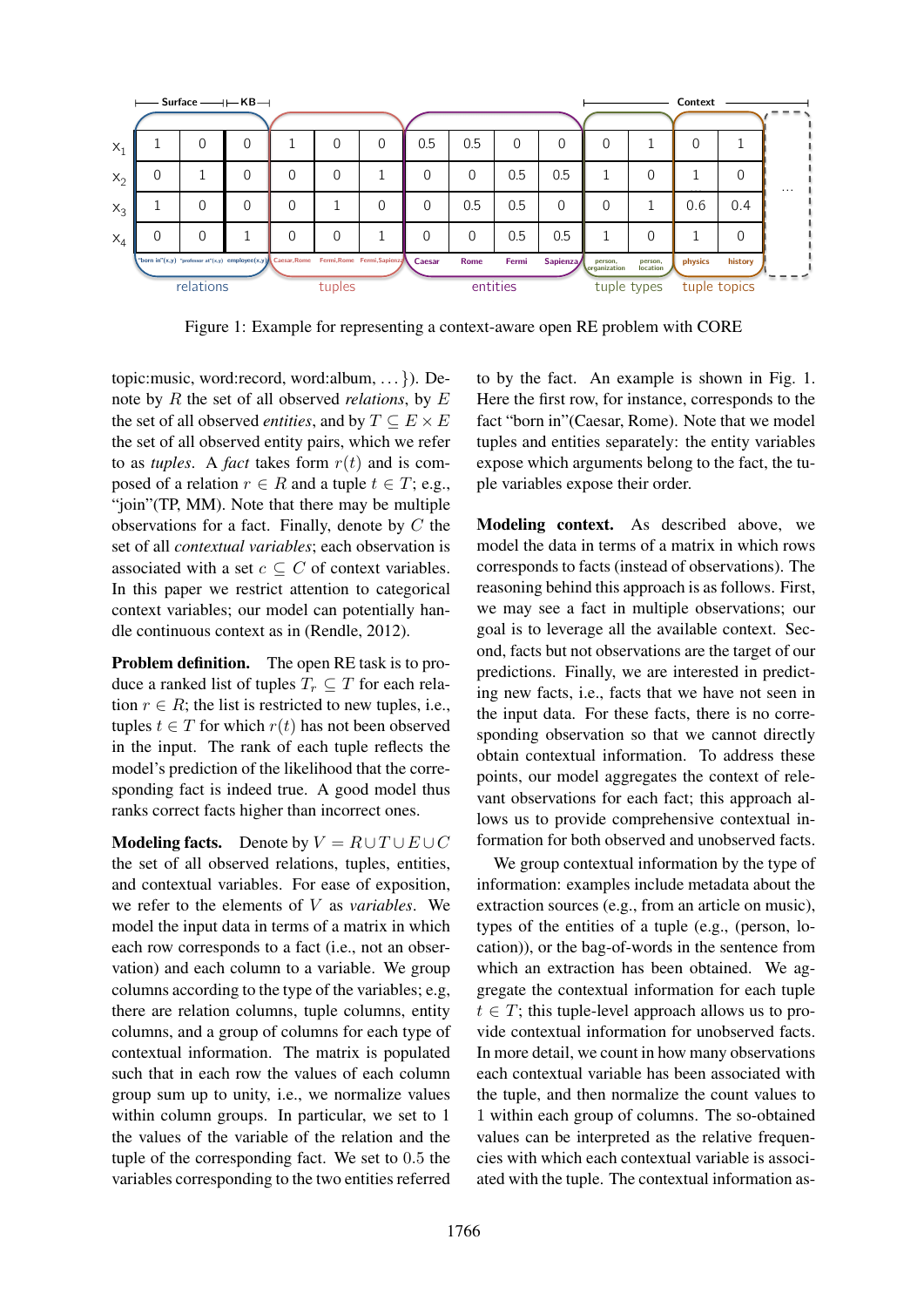sociated with each fact is given by the aggregated, normalized context of its tuple.

Fig. 1 shows context information arranged in two groups: tuple types and tuple topics. We capture information such as that the tuple (Caesar, Rome) has only been seen in articles on history or that tuple (Fermi, Rome) is mentioned in both physics and history articles (slightly more often in the former). Since context is associated with tuples, facts 2 and 4 on (Fermi, Sapienza) share contextual information. This form of context sharing (as well as entity sharing) allows us to propagate information about tuples across various relations.

Factorization model. CORE employs a matrix factorization model based on factorization machines and the open-world assumption to capture latent semantic information about the individual variables. In particular, we associate with each variable  $v \in V$  a *bias term*  $b_v \in \mathbb{R}$  and a *latent feature vector*  $\boldsymbol{f}_v \in \mathbb{R}^d$ , where the *dimensionality* d of the latent feature space is a hyperparameter of our model. Denote by  $X$  the set of rows in the input matrix, which we henceforth refer to as *training points*. For each training point  $x \in X$ , denote by  $x_v$  the value of variable  $v \in V$  in the corresponding row of the matrix. Our model associates with training point  $x \in X$  a *score*  $s(x)$  computed as follows:

$$
s(x) = \sum_{v \in V} x_v b_v + \sum_{v_1 \in V} \sum_{v_2 \in V \setminus \{v_1\}} x_{v_1} x_{v_2} \mathbf{f}_{v_1}^T \mathbf{f}_{v_2} \quad (1)
$$

Here the bias terms models the contribution of each individual variable to the final score, whereas the latent feature vectors model the contribution of all pairwise interactions between variables. Note that only bias terms and feature vectors corresponding to non-zero entries in  $x$  affect the score and that  $x$  is often sparse. Since we can compute  $s(x)$  in time linear to both the number of nonzero entries in  $x$  and the dimensionality  $d$  (Rendle, 2012), score computation is fast. As discussed below, we (roughly) estimate bias terms and feature vectors such that observed facts achieve high scores. We may thus think of each feature vector as a low-dimensional representation of the global information contained in the corresponding variable.

Prediction. Given estimates for bias terms and latent feature vectors, we rank unobserved facts as follows. Fix a relation  $r \in R$  and a tuple  $t \in T$  such that  $r(t)$  has not been observed. As indicated above, our model overcomes the key problem that there is no observation, and thus no context, for  $r(t)$  by context aggregation and sharing. In particular, we create an *test point*  $\hat{x}$  for tuple  $r(t)$  in a way similar to creating data points, i.e., we set the relation, tuple, and entity variables accordingly and add the aggregated, normalized context of t. Once test point  $\hat{x}$  has been created, we can predict its score  $s(\hat{x})$  using Eq. (1). We then rank each unobserved tuple by its so-obtained score, i.e., tuples with higher scores are ranked higher. The resulting ranking constitutes the list  $T_r$  of predicted facts for relation r.

Bayesian personalized ranking. The parameters of our model are given by  $\Theta = \{b_v, \bm{f}_v \mid v \in$  $V$ . In approaches based on the closed-world assumption,  $\Theta$  is estimated by minimizing the error between model predictions and target values (e.g., 1 for true facts, 0 for false facts). In our setting of open RE, all our observations are positive, i.e., we do not have negative training data. One way to handle the absence of negative training data is to associate a target value of 0 to all unobserved facts. This closed-world approach essentially assumes that all unobserved facts are false, which may not be a suitable assumption for the sparsely observed relations of open RE. Following Riedel et al. (2013), we adopt the open-world assumption instead, i.e., we treat each unobserved facts as unknown. Since factorization machines originally require explicit target values (e.g., feedback in recommender systems), we need to adapt parameter estimation to the open-world setting.

In more detail, we employ a variant of the Bayesian personalized ranking (BPR) optimization criterion (Rendle et al., 2009). We associate with each training point x a set of *negative samples*  $X_x^-$ . Each negative sample  $x^- \in X_x^$ is an unobserved fact with its associated context (constructed as described in the prediction section above). Generally, the negative samples  $x^-$  should be chosen such that they are "less likely" to be true than fact  $x$ . We maximize the following optimization criterion:

$$
\frac{1}{|X|} \sum_{x \in X} \left( \sum_{x^- \in X_x^-} \frac{\ln \sigma(\delta(x, x^-))}{|X_x^-|} - \lambda ||\Theta_x||^2 \right) \tag{2}
$$

where  $\sigma(x) = \frac{1}{1 + e^{-x}}$  denotes the logistic function,  $\delta(x, x^-) = s(x) - s(x^-)$  denotes the differ-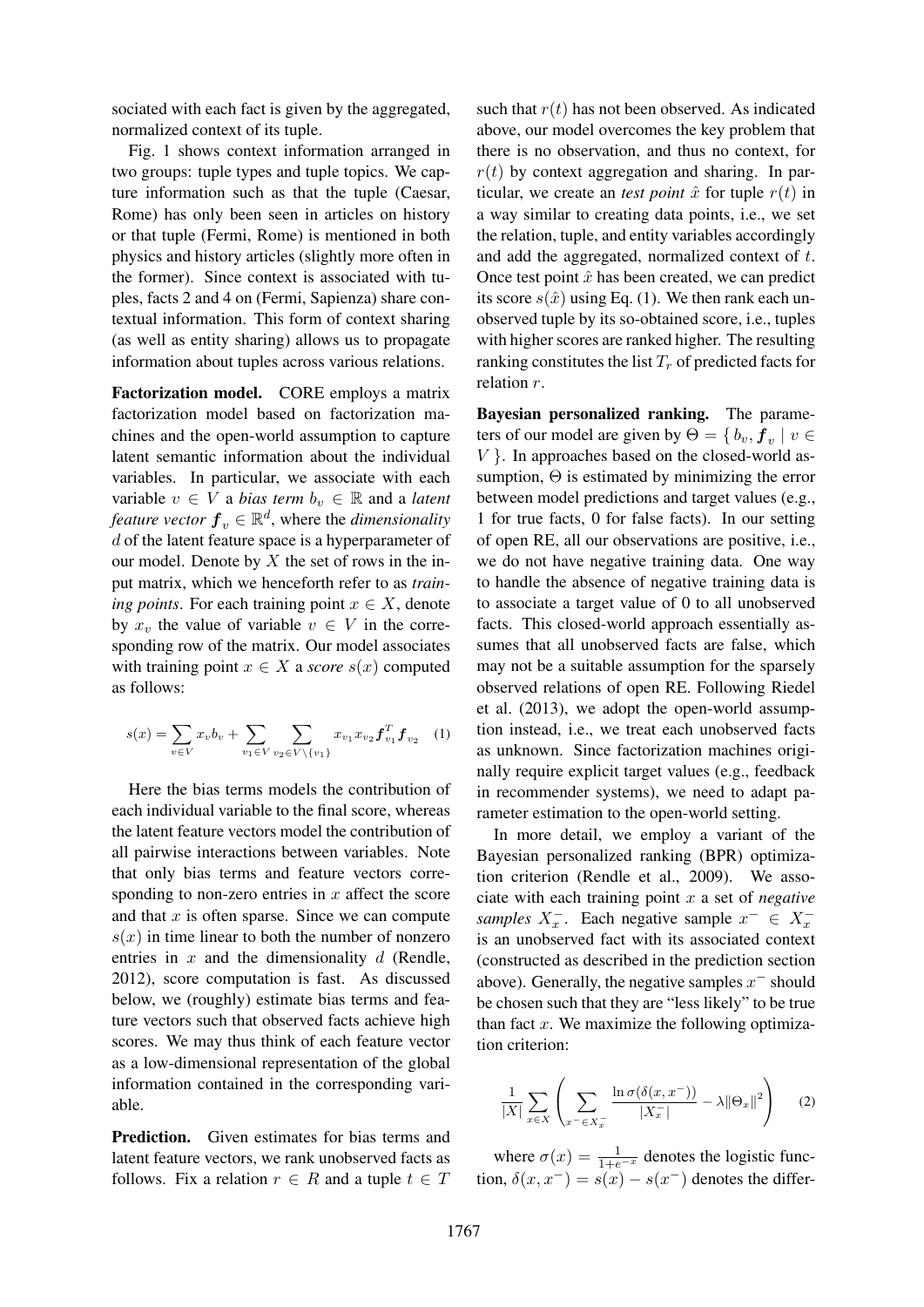ence of scores, and  $\Theta_x = \{b_v, \mathbf{f}_v \mid x_v \neq 0\}$  the subset of the model parameters relevant for training point  $x$ . Here we use L2 regularization controlled by a single hyperparameter  $\lambda$ . In essence, the BPR criterion aims to maximize the average "difference"  $\ln \sigma(\delta(x, x^{-}))$  between the score of fact x and each of its negative samples  $x^-$ , averaged over all facts. In other words, we aim to score x higher than each  $x^-$ . (Note that under the closed-world assumption, we would instead consider  $x^-$  as being false.) For a more in-depth discussion of BPR, see (Rendle et al., 2009).

Sampling negative evidence. To make BPR effective, the set of negative samples needs to be chosen carefully. A naive approach is to take the set of all unobserved facts between each relation  $r \in R$  and each tuple  $t \in T$  (or  $E \times E$ ) as the set  $X_x^-$ . The reasoning is that, after all, we expect "random" unobserved facts to be less likely to be true than observed facts. This naive approach is problematic, however, because the set of negative samples is independent of  $x$  and thus not sufficiently informative (i.e., it contains many irrelevant samples).

To overcome this problem, the negative sample set needs to be related to  $x$  in some way. Since we ultimately use our model to rank tuples for each relation individually, we consider as negative evidence for  $x$  only unobserved facts from the same relation (Riedel et al., 2013). In more detail, we (conceptually) build a negative sample set  $X_r^-$  for each relation  $r \in R$ . We include into  $X_r^-$  all facts  $r(t)$ —again, along with their context—such that  $t \in T$  is an observed tuple but  $r(t)$  is an unobserved fact. Thus the subject-object pair  $t$  of entities is not observed with relation  $r$  in the input data (but with some other relation). The set of negative samples associated with each training point  $x$  is defined by the relation  $r$  of the fact contained in  $x$ , that is  $X_x^- = X_x^-$ . Note that we do not actually construct the negative sample sets; see below.

Parameter estimation. We maximize Eq. (2) using stochastic gradient ascent. This allows us to avoid constructing the sets  $X_x^-$ , which are often infeasibly large, and worked well in our experiments. In particular, in each stochastic gradient step, we randomly sample a training point  $x \in X$ , and subsequently randomly sample a negative sample  $x^- \in X_x^-$ . This sampling procedure can be implemented very efficiently. We then per-

|           | size   | info                             |  |  |  |
|-----------|--------|----------------------------------|--|--|--|
| facts     |        | 14.7k Freebase.                  |  |  |  |
|           | 453.9k | 174.1k surface linked,           |  |  |  |
|           |        | 184.5k surface partially-linked, |  |  |  |
|           |        | 80.6k surface non-linked.        |  |  |  |
| relations | 4.7k   | 94 Freebase.                     |  |  |  |
|           |        | 4.6k surface.                    |  |  |  |
| tuples    |        | 69.5k linked.                    |  |  |  |
|           | 178.5k | 71.5k partially-linked,          |  |  |  |
|           |        | 37.5k non-linked.                |  |  |  |
| entities  | 114.2k | 36.8k linked,                    |  |  |  |
|           |        | 77.4k non-linked                 |  |  |  |

Table 1: Dataset statistics.

form the following ascent step with learning rate η:

$$
\Theta \leftarrow \Theta + \eta \nabla_{\Theta} \left( \ln \sigma(d(x, x^{-})) - \lambda ||\Theta_x||^2 \right)
$$

One can show that the stochastic gradient used in the formula above is an unbiased estimate of the gradient of Eq. (2). To speed up parameter estimation, we use a parallel lock-free version of stochastic gradient ascent as in Recht et al. (2011). This allows our model to handle (reasonably) large datasets.

### 4 Experiments

We conducted an experimental study on realworld data to compare our CORE model with other state-of-the-art approaches.<sup>2</sup> Our experimental study closely follows the one of Riedel et al. (2013).

#### 4.1 Experimental Setup

Dataset. We made use of the dataset of Riedel et al. (2013), but extended it with contextual information. The dataset consisted of 2.5M surface facts extracted from the New York Times corpus (Sandhaus, 2008), as well as 16k facts from Freebase. Surface facts have been obtained by using a named-entity recognizer, which additionally labeled each named entity mention with its coarse-grained type (i.e., person, organization, location, miscellaneous). For each pair of entities found within a sentence, the shortest dependency path between these pairs was taken as surface relation. The entity mentions in each surface fact were linked to Freebase using a simple string matching

<sup>&</sup>lt;sup>2</sup> Source code, datasets, and supporting material are available at http://dws.informatik.uni-mannheim. de/en/resources/software/core/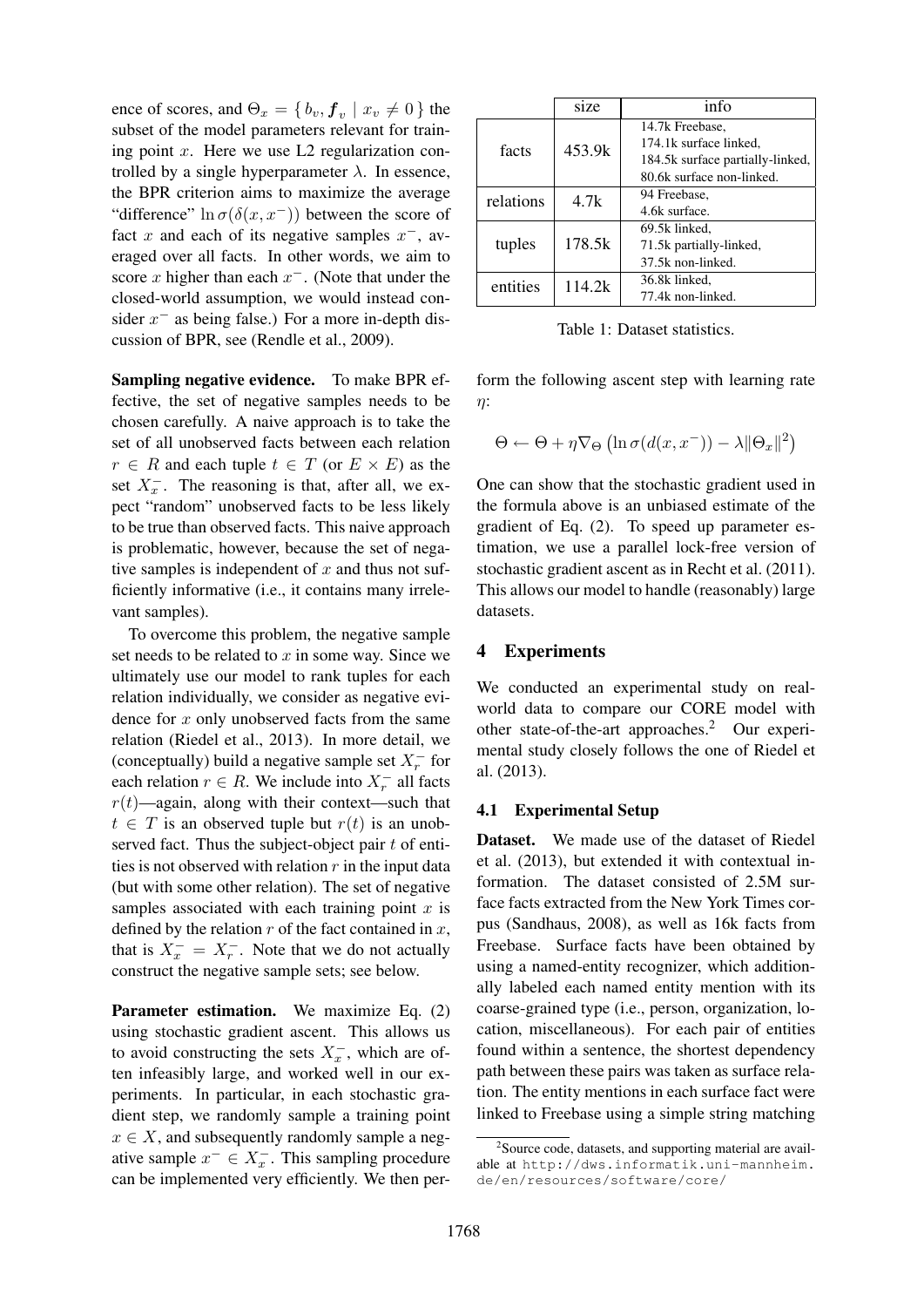| Relation                           | #   | PITF     | <b>NFE</b>  | <b>CORE</b> | CORE+m    | CORE+t      | CORE+w    | CORE+mt    | CORE+mtw    |
|------------------------------------|-----|----------|-------------|-------------|-----------|-------------|-----------|------------|-------------|
| person/company                     | 208 | 70(0.47) | 92(0.81)    | 91(0.83)    | 90(0.84)  | 91 (0.87)   | 92(0.87)  | 95(0.93)   | 96(0.94)    |
| person/place_of_birth              | 117 | 1(0.0)   | 92(0.9)     | 90(0.88)    | 92(0.9)   | 92(0.9)     | 89 (0.87) | 93(0.9)    | 92(0.9)     |
| location/containedby               | 102 | 7(0.0)   | 63 $(0.47)$ | 62(0.47)    | 63(0.46)  | 61(0.47)    | 61(0.44)  | 62(0.49)   | 68(0.55)    |
| parent/child                       | 88  | 9(0.01)  | 64(0.6)     | 64 (0.56)   | 64(0.59)  | 64(0.62)    | 64(0.57)  | 67(0.67)   | 68 $(0.63)$ |
| person/place_of_death              | 71  | 1(0.0)   | 67(0.93)    | 67(0.92)    | 69 (0.94) | 67(0.93)    | 67(0.92)  | 69 (0.94)  | 67(0.92)    |
| person/parents                     | 67  | 20(0.1)  | 51(0.64)    | 52(0.62)    | 51(0.61)  | 49 $(0.64)$ | 47(0.6)   | 53(0.67)   | 53(0.65)    |
| author/works_written               | 65  | 24(0.08) | 45(0.59)    | 49 $(0.62)$ | 51(0.69)  | 50(0.68)    | 50(0.68)  | 51 $(0.7)$ | 52(0.67)    |
| person/nationality                 | 61  | 21(0.08) | 25(0.19)    | 27(0.17)    | 28(0.2)   | 26(0.2)     | 29(0.19)  | 27(0.18)   | 27(0.21)    |
| neighbor./neighborhood_of          | 39  | 3(0.0)   | 24(0.44)    | 23(0.45)    | 26(0.5)   | 27(0.47)    | 27(0.49)  | 30(0.51)   | 30(0.52)    |
| film/directed_by                   | 15  | 7(0.06)  | 7(0.15)     | 11(0.22)    | 9(0.25)   | 10(0.27)    | 15(0.52)  | 11(0.28)   | 12(0.31)    |
| company/founders                   | 11  | 0(0.0)   | 10(0.34)    | 10(0.34)    | 10(0.26)  | 10(0.21)    | 10(0.22)  | 10(0.22)   | 10(0.24)    |
| sports_team/league                 | 11  | 1(0.0)   | 7(0.24)     | 10(0.23)    | 10(0.3)   | 7(0.22)     | 10(0.27)  | 8(0.29)    | 9(0.3)      |
| structure/architect                | 11  | 7(0.63)  | 7(0.63)     | 9(0.7)      | 11(0.84)  | 11(0.73)    | 11(0.9)   | 11(0.8)    | 10(0.77)    |
| team/arena_stadium                 | 9   | 2(0.01)  | 6(0.14)     | 6(0.19)     | 6(0.18)   | 6(0.15)     | 6(0.18)   | 7(0.29)    | 7(0.2)      |
| team_owner/teams_owned             | 9   | 4(0.05)  | 6(0.17)     | 7(0.18)     | 7(0.33)   | 6(0.27)     | 7(0.19)   | 6(0.22)    | 8(0.34)     |
| film/produced_by                   | 8   | 1(0.03)  | 4(0.06)     | 3(0.13)     | 2(0.12)   | 3(0.03)     | 6(0.09)   | 3(0.13)    | 6(0.15)     |
| roadcast/area_served               | 5   | 0(0.0)   | 4(0.71)     | 4(0.73)     | 4(0.65)   | 4(0.66)     | 4(0.66)   | 5(0.64)    | 5(0.72)     |
| person/religion                    | 5   | 2(0.0)   | 3(0.21)     | 2(0.22)     | 1(0.2)    | 3(0.22)     | 3(0.25)   | 2(0.21)    | 3(0.21)     |
| composer/compositions              | 3   | 2(0.1)   | 2(0.34)     | 2(0.35)     | 2(0.34)   | 2(0.35)     | 1(0.33)   | 2(0.22)    | 2(0.36)     |
| Average $\text{MAP}^{100}_{\#}$    |     | 0.09     | 0.46        | 0.47        | 0.49      | 0.47        | 0.49      | 0.49       | 0.51        |
| Weighted Average MAP $^{100}_{\#}$ |     | 0.14     | 0.64        | 0.64        | 0.66      | 0.67        | 0.66      | 0.70       | 0.70        |

Table 2: True facts and  $MAP^{100}_{\#}$  (in parentheses) in the top-100 evaluation-set tuples for Freebase relations. We consider as context the article metadata (m), the tuple types (t) and the bag-of-words (w). Best value per relation in bold (unique winner) or italic (multiple winners). Average weighs are  $\#$  column values.

method. If no match was found, the entity mention was kept as is. There were around 2.2M tuples (distinct entity pairs) in this dataset, out of which 580k were fully linked to Freebase. For each of these tuples, the dataset additionally included all of the corresponding facts from Freebase. Using the metadata<sup>3</sup> of each New York Times article, we enriched each surface fact by the following contextual information: news desk (e.g., sports desk, foreign desk), descriptors (e.g., finances, elections), online section (e.g., sports, business), section (e.g., a, d), publication year, and bag-of-words of the sentence from which the surface fact has been extracted.

*Training data.* From the raw dataset described above, we filtered out all surface relations with less than 10 instances, and all tuples with less than two instances, as in Riedel et al. (2013). Tab. 1 summarizes statistics of the resulting dataset. Here we considered a fact or tuple as *linked* if both of its entities were linked to Freebase, as *partiallylinked* if only one of its entities was linked, and as *non-linked* otherwise. In contrast to previous work (Riedel et al., 2013; Chang et al., 2014), we retain partially-linked and non-linked facts in our dataset.

*Evaluation set.* Open RE models produce predictions for all relations and all tuples. To keep the experimental study feasible and comparable to previous studies, we use the full training data but evaluate each model's predictions on only the subsample of 10k tuples ( $\approx 6\%$  of all tuples) of Riedel et al. (2013). The subsample consisted of 20% linked, 40% partially-linked and 40% non-linked tuples. For each (surface) relation and method, we predicted the top-100 new facts (not in training) for the tuples in the subsample.

Considered methods. We compared various forms of our CORE model with PITF and the matrix factorization model NFE. Our study focused on these two factorization models because they outperformed other models (including nonfactorization models) in previous studies (Riedel et al., 2013; Chang et al., 2014). All models were trained with the full training data described above.

*PITF (Drumond et al., 2012).* PITF is a recent tensor factorization method designed for within-KB reasoning. PITF is based on factorization machines so that we used our scalable CORE implementation for training the model.

*NFE (Riedel et al., 2013).* NFE is the full model proposed in the "universal schema" work of Riedel et al. (2013). It uses a linear combination of three component models: a neighborhood

<sup>3</sup> Further information can be found at htps:// catalog.ldc.upenn.edu/LDC2008T19.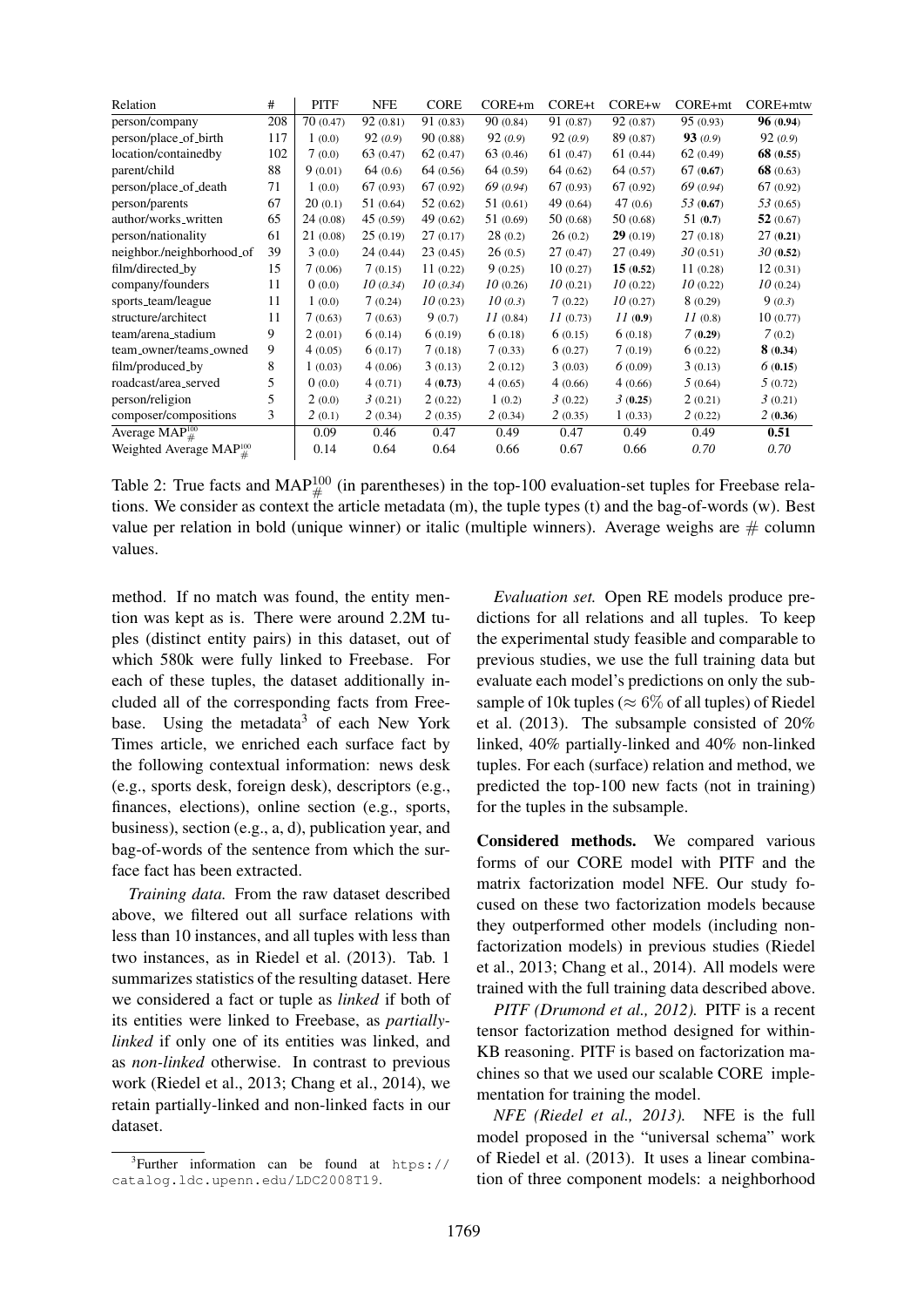| Relation                           | #   | <b>PITF</b> | <b>NFE</b> | <b>CORE</b> | $CORE+m$  | $CORE+t$  | $CORE+w$  | CORE+mt   | CORE+mtw  |
|------------------------------------|-----|-------------|------------|-------------|-----------|-----------|-----------|-----------|-----------|
| head                               | 162 | 34(0.18)    | 80 (0.66)  | 83 (0.66)   | 82(0.63)  | 76(0.57)  | 77(0.57)  | 83 (0.69) | 88 (0.73) |
| scientist                          | 144 | 44(0.17)    | 76(0.6)    | 74(0.55)    | 73 (0.56) | 74(0.6)   | 73 (0.59) | 78 (0.66) | 78 (0.69) |
| base                               | 133 | 10(0.01)    | 85(0.71)   | 86(0.71)    | 86 (0.78) | 88 (0.79) | 85(0.75)  | 83 (0.76) | 89(0.8)   |
| visit                              | 118 | 4(0.0)      | 73(0.6)    | 75(0.61)    | 76(0.64)  | 80(0.68)  | 74(0.64)  | 75(0.66)  | 82(0.74)  |
| attend                             | 92  | 11(0.02)    | 65(0.58)   | 64(0.59)    | 65(0.63)  | 62(0.6)   | 66(0.63)  | 62(0.58)  | 69(0.64)  |
| adviser                            | 56  | 2(0.0)      | 42(0.56)   | 47 $(0.58)$ | 44(0.58)  | 43(0.59)  | 45(0.63)  | 43(0.53)  | 44(0.63)  |
| criticize                          | 40  | 5(0.0)      | 31(0.66)   | 33(0.62)    | 33(0.7)   | 33(0.67)  | 33(0.61)  | 35(0.69)  | 37(0.69)  |
| support                            | 33  | 3(0.0)      | 19(0.27)   | 22(0.28)    | 18 (0.21) | 19(0.28)  | 22(0.27)  | 23(0.27)  | 21(0.27)  |
| praise                             | 5.  | 0(0.0)      | 2(0.0)     | 2(0.01)     | 4(0.03)   | 3(0.01)   | 3(0.02)   | 5(0.03)   | 2(0.01)   |
| vote                               | 3   | 2(0.01)     | 3(0.63)    | 3(0.63)     | 3(0.32)   | 3(0.49)   | 3(0.51)   | 3(0.59)   | 3(0.64)   |
| Average $\text{MAP}^{100}_{\#}$    |     | 0.04        | 0.53       | 0.53        | 0.51      | 0.53      | 0.53      | 0.55      | 0.59      |
| Weighted Average MAP $^{100}_{\#}$ |     | 0.08        | 0.62       | 0.61        | 0.63      | 0.63      | 0.61      | 0.65      | 0.70      |

Table 3: True facts and MAP $^{100}_{\#}$  (in parentheses) in the top-100 evaluation-set tuples for surface relations. We consider as context the article metadata (m), the tuple types (t) and the bag-of-words (w). Best value per relation in bold (unique winner) or italic (multiple winners). Average weighs are  $\#$  column values.

model (N), a matrix factorization model (F), and an entity model (E). The F and E models together are similar (but not equal) to our CORE model without context. The NFE model outperformed tensor models (Chang et al., 2014) as well as clustering methods and distantly supervised methods in the experimental study of Riedel et al. (2013) for open RE tasks. We use the original source code of Riedel et al. (2013) for training.

*CORE.* We include multiple variants of our model in the experimental study, each differing by the amount of context being used. We consider as context the article metadata (m), the tuple types (t) and the bag-of-words (w). Each tuple type is a pair of subject-object types of (e.g. (person, location)). The basic CORE model uses relations, tuples and entities as variables. We additionally consider the CORE+t, CORE+w, CORE+mt, and CORE+mtw models, where the suffix indicates which contextual information has been included. The total number of variables in the resulting models varied between 300k (CORE) to 350k (CORE+mtw). We used a modified version of *libfm* for training.<sup>4</sup> Our version adds support for BPR and parallelizes the training algorithm.

Methodology. To evaluate the prediction performance of each method, we followed Riedel et al. (2013). We considered a collection of 19 Freebase relations (Tab. 2) and 10 surface relations (Tab. 3) and restrict predictions to tuples in the evaluation set.

*Evaluation metrics.* For each relation and method, we computed the top-100 evaluation set predictions and labeled them manually. We used

as evaluation metrics the mean average precision defined as:

$$
\text{MAP}_{\#}^{100} = \frac{\sum_{k=1}^{100} I_k \cdot P@k}{\min\{100, \# \}} \tag{3}
$$

where indicator  $I_k$  takes value 1 if the k-th prediction is true and 0 otherwise, and  $#$  denotes the number of true tuples for the relation in the top-100 predictions of all models. The denominator is included to account for the fact that the evaluation set may include less than 100 true facts.  $\text{MAP}^{100}_\#$  reflects how many true facts are found by each method as well as their ranking. If all  $#$ facts are found and ranked top, then  $\text{MAP}^{100}_{\#} = 1$ . Note that our definition of MAP $^{100}_{\#}$  differs slightly from Riedel et al. (2013); our metric is more robust because it is based on completely labeled evaluation data. To compare the prediction performance of each system across multiple relations, we averaged MAP<sup>100</sup> values, in both an unweighted and a weighted  $($ by  $#$  $)$  fashion.

*Parameters.* For all systems, we used  $d = 100$ latent factors,  $\lambda = 0.01$  for all variables, a constant learning rate of  $\eta = 0.05$ , and ran 1000 epochs of stochastic gradient ascent. These choices correspond to the ones of Riedel et al. (2013); no further tuning was performed.

#### 4.2 Results.

Prediction performance. The results of our experimental study are summarized in Tab. 2 (Freebase relations) and Tab. 3 (surface relations). As mentioned before, all reported numbers are with respect to our evaluation set. Each entry shows the number of true facts in the top-100 predictions and, in parentheses, the MAP<sup>100</sup> value. The  $\#$  col-

<sup>4</sup>http://www.libfm.org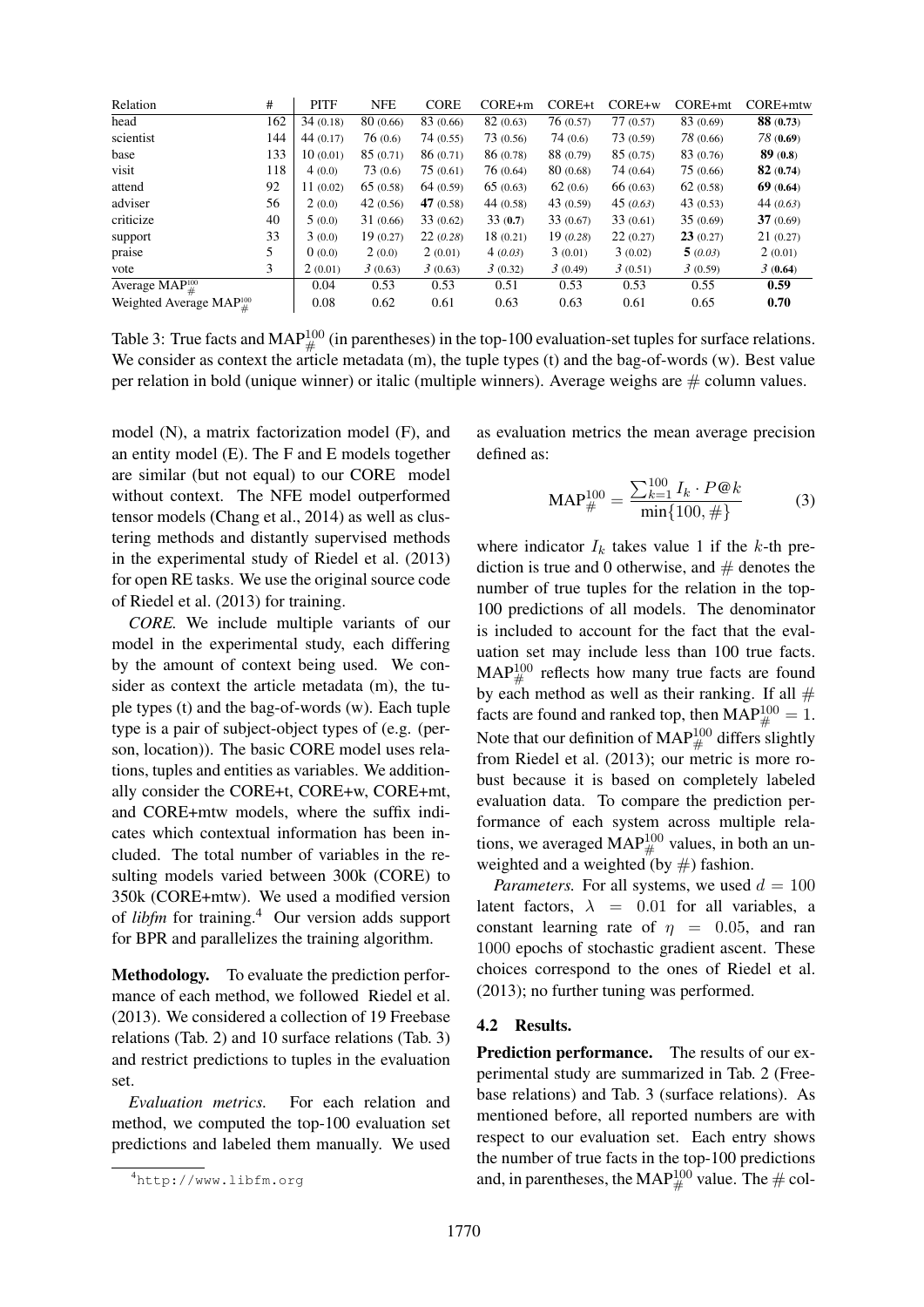

Figure 2: Some facts predicted by our model for the Freebase relation author(x,y) and the surface relation "scientist at" $(x,y)$ . Most similar relations also reported, using cosine similarity between the corresponding latent feature vectors as distance.

umn list the total number of true facts found by at least one method. The last two lines show the aggregated MAP $^{100}_{\#}$  scores.

We start our discussion with the results for Freebase relations (Tab. 2). First note that the PITF model generally did not perform well; as discussed before, tensor factorization models such as PITF suffer from a large prediction space and cannot incorporate tuple-level information. NFE and CORE, both matrix factorization models, performed better and were on par with each other. This indicates that our use of factorization machines does not affect performance in the absence of context; after all, both methods essentially make use of the same amount of information. The key advantage of our model over NFE is that we can incorporate contextual information. Our results indicate that using such information indeed improves prediction performance. The CORE+mtw model performed best overall; it increased the average MAP $^{100}_{\#}$  by four points (six points weighted) compared to the best contextunware model. Note that for some relations, including only subsets of the contextual information produced better results than using all contextual information (e.g., film/directed\_by). We thus conjecture that extending our model by variablespecific regularization terms may be beneficial.

Tab. 3 summarizes our results for surface relations. In general, the relative performance of the models agreed with the one on Freebase relations. One difference is that using bag-of-word context significantly boosted prediction performance. One reason for this boost is that related surface relations often share semantically related words (e.g., "professor at" and "scientist at") and may occur in similar sentences (e.g., mentioning "university", "research", ...).

Anecdotal results. Fig. 2 shows the top test-set predictions of CORE+mtw for the author and "scientist at" relations. In both cases, we also list relations that have a similar semantic representation in our model (highest cosine similarity). Note that semantic similarity of relations is one aspect of our model; predictions incorporate other aspects such as context (i.e., two "similar" relations in different contexts are treated differently).

Training time. We used a machine with 16 cores Intel Xeon processor and 128GB of memory. Training CORE took roughly one hour, NFE roughly six hours (single core only), and training CORE+mtw took roughly 20 hours. Our implementation can handle reasonably large data, but an investigation of faster, more scalable training methods appears worthwhile.

### 5 Conclusion

We proposed CORE, a matrix factorization model for open RE that incorporates contextual information. Our model is based on factorization machines and the open-world assumption, integrates various forms of contextual information, and is extensible. Our experimental study suggests that exploiting context can significantly improve prediction performance.

#### References

- Alan Akbik, Larysa Visengeriyeva, Priska Herger, Holmer Hemsen, and Alexander Löser. 2012. Unsupervised discovery of relations and discriminative extraction patterns. In *Proceedings of the 24th International Conference on Computational Linguistics (COLING 2012)*.
- Michele Banko, Michael J Cafarella, Stephen Soderl, Matt Broadhead, and Oren Etzioni. 2007. Open information extraction from the web. In *Proceedings of the 20th International Joint Conference on Artificial Intelligence (IJCAI)*.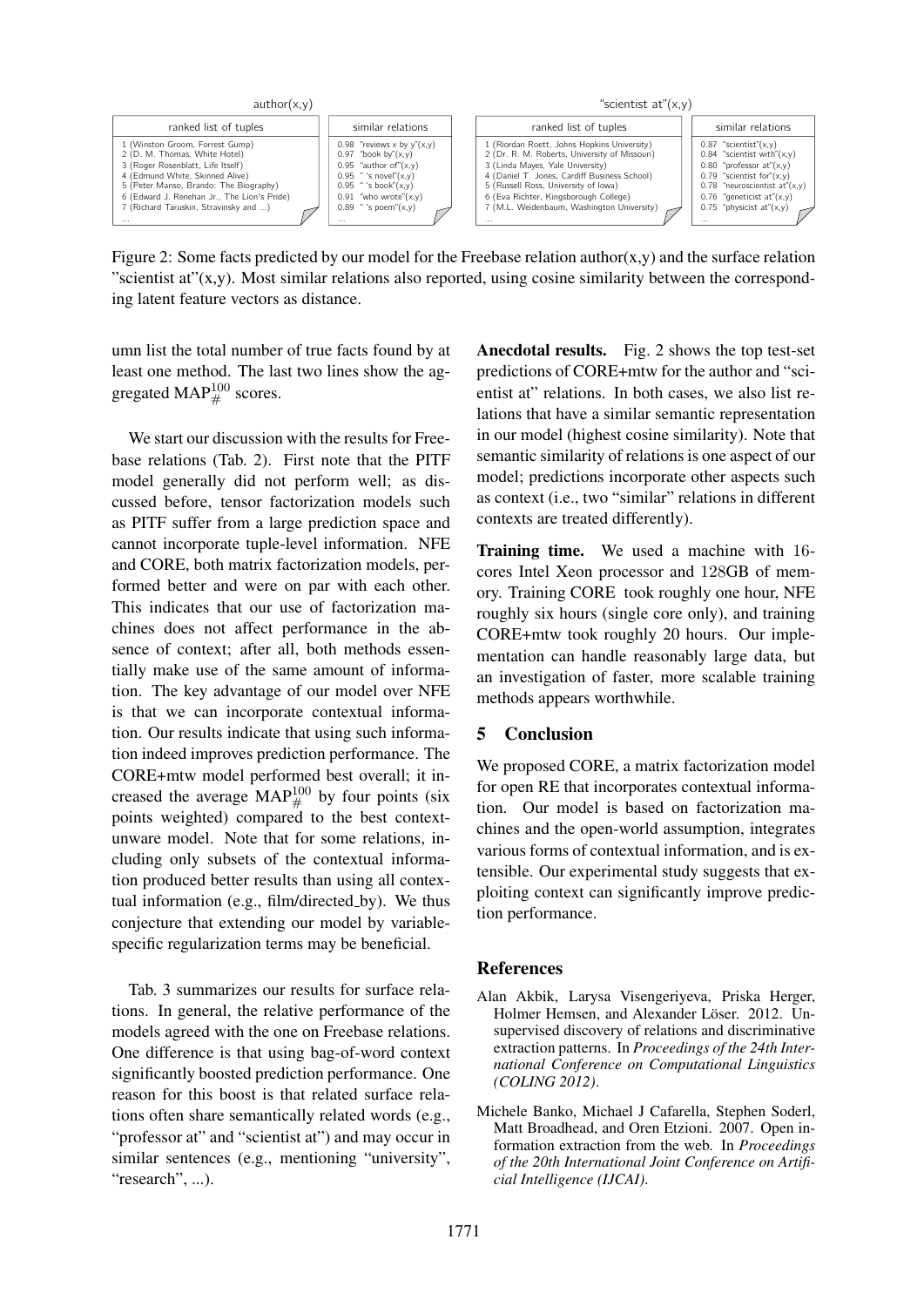- Kai-Wei Chang, Wen-tau Yih, Bishan Yang, and Christopher Meek. 2014. Typed tensor decomposition of knowledge bases for relation extraction. In *Proceedings of the 2014 Conference on Empirical Methods in Natural Language Processing (EMNLP)*.
- Oier Lopez de Lacalle and Mirella Lapata. 2013. Unsupervised relation extraction with general domain knowledge. In *Proceedings of the 2013 Conference on Empirical Methods in Natural Language Processing (EMNLP)*.
- Luciano Del Corro and Rainer Gemulla. 2013. Clausie: clause-based open information extraction. In *Proceedings of the 22nd International Conference on World Wide Web (WWW)*.
- Lucas Drumond, Steffen Rendle, and Lars Schmidt-Thieme. 2012. Predicting rdf triples in incomplete knowledge bases with tensor factorization. In *Proceedings of the 27th Annual ACM Symposium on Applied Computing (SAC)*.
- Anthony Fader, Stephen Soderland, and Oren Etzioni. 2011. Identifying relations for open information extraction. In *Proceedings of the 2011 Conference on Empirical Methods in Natural Language Processing (EMNLP)*.
- Miao Fan, Deli Zhao, Qiang Zhou, Zhiyuan Liu, Thomas Fang Zheng, and Edward Y Chang. 2014. Distant supervision for relation extraction with matrix completion. In *Proceedings of the 52nd Annual Meeting of the Association for Computational Linguistics (ACL)*.
- Thomas Franz, Antje Schultz, Sergej Sizov, and Steffen Staab. 2009. Triplerank: Ranking semantic web data by tensor decomposition. In *Proceedings of the 8th International Semantic Web Conference (ISWC)*.
- Takaaki Hasegawa, Satoshi Sekine, and Ralph Grishman. 2004. Discovering relations among named entities from large corpora. In *Proceedings of the 42nd Annual Meeting on Association for Computational Linguistics (ACL)*.
- Yi Huang, Volker Tresp, Maximilian Nickel, Achim Rettinger, and Hans-Peter Kriegel. 2014. A scalable approach for statistical learning in semantic graphs. *Semantic Web*, 5(1):5–22.
- Xueyan Jiang, Volker Tresp, Yi Huang, and Maximilian Nickel. 2012. Link prediction in multirelational graphs using additive models. In *Proceedings of the 2012 International Workshop on Semantic Technologies meet Recommender Systems & Big Data (SeRSy)*.
- Bonan Min, Shuming Shi, Ralph Grishman, and Chin-Yew Lin. 2012. Ensemble semantics for large-scale unsupervised relation extraction. In *Proceedings of the 2012 Joint Conference on Empirical Methods in Natural Language Processing and Computational Natural Language Learning (EMNLP-CoNLL)*.
- Bonan Min, Ralph Grishman, Li Wan, Chang Wang, and David Gondek. 2013. Distant supervision for relation extraction with an incomplete knowledge base. In *Proceedings of the 2013 Conference of the North American Chapter of the Association for Computational Linguistics: Human Language Technologies (HLT-NAACL)*.
- Mike Mintz, Steven Bills, Rion Snow, and Dan Jurafsky. 2009. Distant supervision for relation extraction without labeled data. In *Proceedings of the Joint conference of the 47th Annual Meeting of the Association for Computational Linguistics and the 4th International Joint Conference on Natural Language Processing of the Asian Federation of Natural Language Processing (ACL-IJCNLP)*.
- Maximilian Nickel, Volker Tresp, and Hans-Peter Kriegel. 2011. A three-way model for collective learning on multi-relational data. In *Proceedings of the 28th international conference on machine learning (ICML)*.
- Maximilian Nickel, Volker Tresp, and Hans-Peter Kriegel. 2012. Factorizing yago: scalable machine learning for linked data. In *Proceedings of the 21st International Conference on World Wide Web (WWW)*.
- Benjamin Recht, Christopher Re, Stephen Wright, and Feng Niu. 2011. Hogwild: A lock-free approach to parallelizing stochastic gradient descent. In *Proceedings of the 25th Annual Conference on Neural Information Processing Systems (NIPS)*.
- Steffen Rendle, Christoph Freudenthaler, Zeno Gantner, and Lars Schmidt-Thieme. 2009. Bpr: Bayesian personalized ranking from implicit feedback. In *Proceedings of the 25th Conference on Uncertainty in Artificial Intelligence (UAI)*.
- Steffen Rendle, Zeno Gantner, Christoph Freudenthaler, and Lars Schmidt-Thieme. 2011. Fast context-aware recommendations with factorization machines. In *Proceedings of the 34th international ACM conference on Research and development in Information Retrieval (SIGIR)*.
- Steffen Rendle. 2012. Factorization machines with libfm. *ACM Transactions on Intelligent Systems and Technology (TIST)*, 3(3):57.
- Sebastian Riedel, Limin Yao, Andrew McCallum, and Benjamin M Marlin. 2013. Relation extraction with matrix factorization and universal schemas. In *Proceedings of the 2013 Conference of the North American Chapter of the Association for Computational Linguistics: Human Language Technologies (HLT-NAACL)*.
- E. Sandhaus. 2008. The New York Times Annotated Corpus. *Linguistic Data Consortium, Philadelphia*, 6(12).